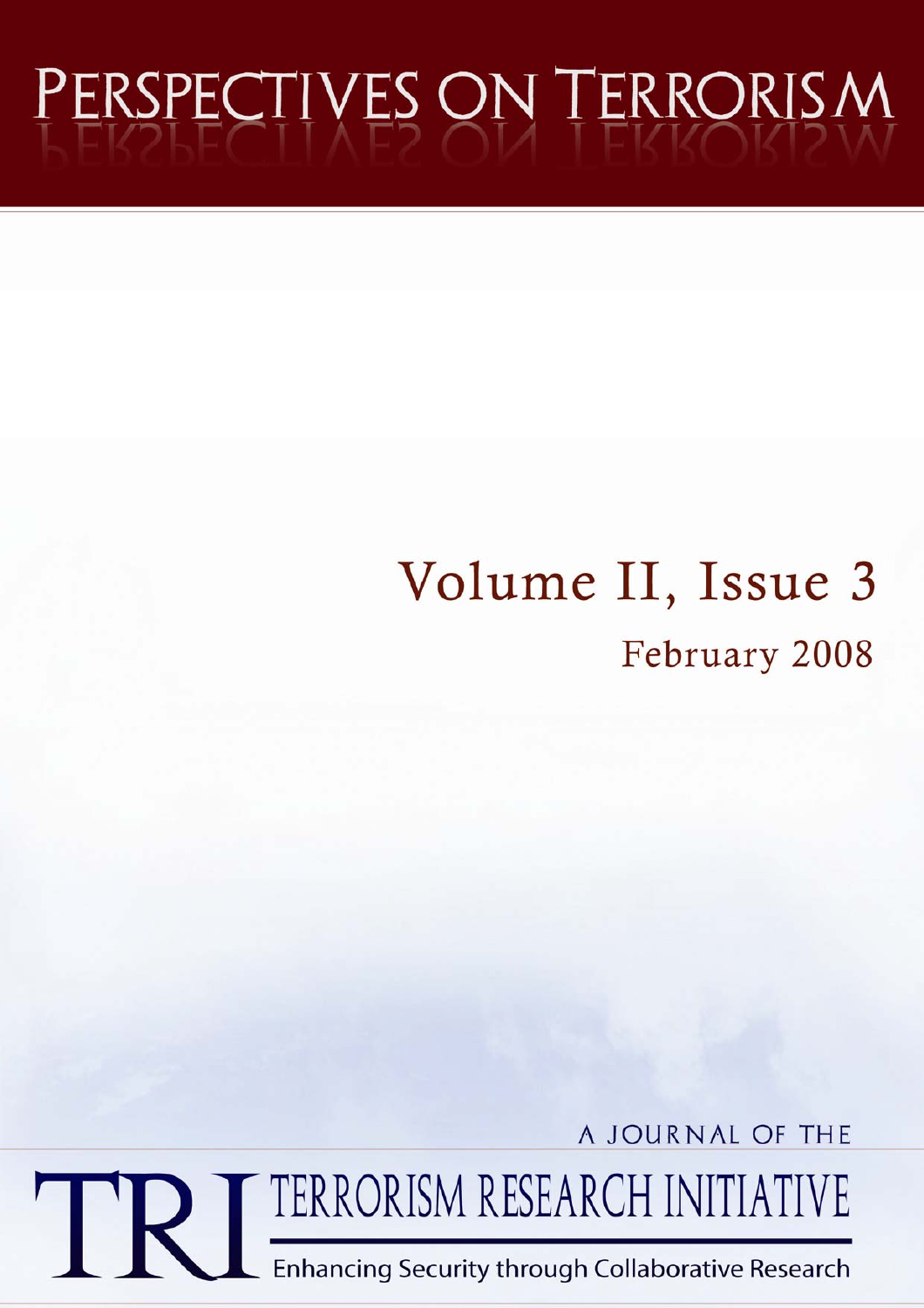### **Table of Contents:**

| <b>Counter-Ideology: Unanswered Questions and the Case of Pakistan</b> |  |
|------------------------------------------------------------------------|--|
|                                                                        |  |
| <b>Complex Systems Problems in the War of Ideas</b>                    |  |
|                                                                        |  |
| <b>Business as Usual? Leveraging the Private Sector to Combat</b>      |  |
| <b>Terrorism</b>                                                       |  |
|                                                                        |  |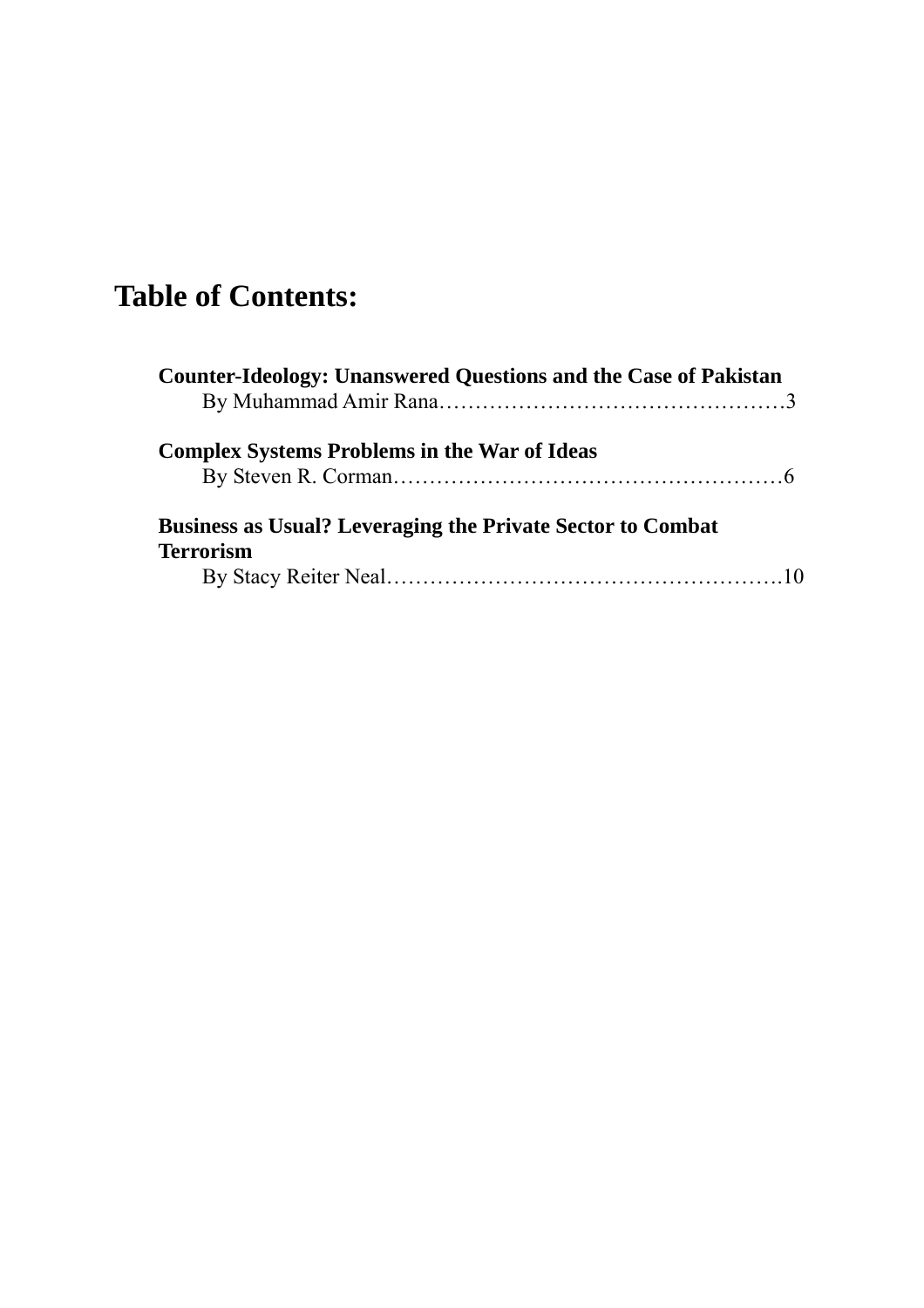#### **Counter-Ideology: Unanswered Questions and the Case of Pakistan**

#### *By Muhammad Amir Rana*

A counter-ideological response to neutralise and defeat terrorism has become a popular theme in the antiextremism discourse. It is widely believed that ideology is the key motivating force behind the current wave of terrorism. In fact, academics, journalists, and counter-terrorism experts take for granted that Islamic extremism has its roots in a particular extremist version of religion. Therefore, promotion of a moderate and peaceful version of religion is essential to combat terrorism at its roots.

This ideological approach has led to some interesting perspectives in the bid to find solutions to the problem of Islamic extremism. One of the more attractive ones is the "Radicals versus Sufis" perspective. According to this viewpoint, Takfiri, Salafi, and Wahhabi ideologies are radical and responsible for promoting terrorism. Opposed to these radical ideologies is Sufism, which is hailed as a moderate version of Islam capable of countering radical ideologies.

The following assumptions underpin this ideological approach to tackling terrorism:

- Al-Qaeda and its affiliated groups gain ideological inspiration from Takfiri, Salafi, and Wahhabi versions of Islam. Jihad is central to these ideologies, so they are the sources of terrorism;
- The Salafi and Wahhabi extremist movements have political agendas and want to impose their version of Islam not only in Muslim states, but also throughout the world;
- Sufism, on the other hand, stresses self-purification and has little or no political dimension. So, it is a moderate movement and cannot pose any serious security or political threat to the world;
- A Wahhabi cannot be moderate; and
- A follower of Sufism cannot be an extremist.

Given the popularity of these theories, it is important to examine and question these assumptions. First, there is a need to define the objectives of this approach (i.e. what do we intend to achieve by promoting counterideologies?). The biggest challenges facing policymakers across the world today are: elimination of terrorism; and neutralisation of the systems created by the extremist forces. In that context, is it necessary—and possible—to eliminate radical ideologies? And can these ideologies be countered by Sufism alone?

Secondly, there is a need to comprehend the Wahabi and Salafi interpretation of Islam. Is extremism inherent in these ideologies? If so, how and in which regions can we see its impact? Can these ideologies not be transformed into the moderate ideologies? Conversely, are all Sufi movements moderate and incapable of generating any violent movement? Are Sufi ideologies intrinsically moderate or this perception is based on its cultural expression of music, dance, festivals, etc?

#### **The Case of Pakistan**

In the case of Pakistan, the situation is more complicated than the above "Radical versus Sufis" division suggests. There are 22 organizations and parties that represent the Wahhabi/Salafi sect. Out of them, only three the Jamat ud-Da'wah (JuD), its subsidiary group Lashkar-e-Taiba (LeT), and another small group Jamat ul-Mujahedeen (JM)—favour militant jihad. Another Salafi militant group, Tehreek ul-Mujahedeen, which is active in Kashmir, considers its movement a part of the Kashmiri freedom struggle.

Apart from these groups, every other Wahabi party considers "Jihad against the Self" (*Jihad bil-Nafs*) as the greater jihad and believes that militant jihad cannot be waged until declared by the state. These parties do not consider the jihad in Kashmir and Afghanistan obligatory. The JuD, LeT and JM are also antagonistic towards the current democratic system in Pakistan and want to enforce a *Khilafah*, or the Caliphate, whereas the other Wahabi parties not only recognise Pakistan as a legitimate, constitutional state, but also take part in electoral politics individually or in alliance with other political parties.

Similar differences of opinion on jihad and democracy are also found within the various groups of Deobandis,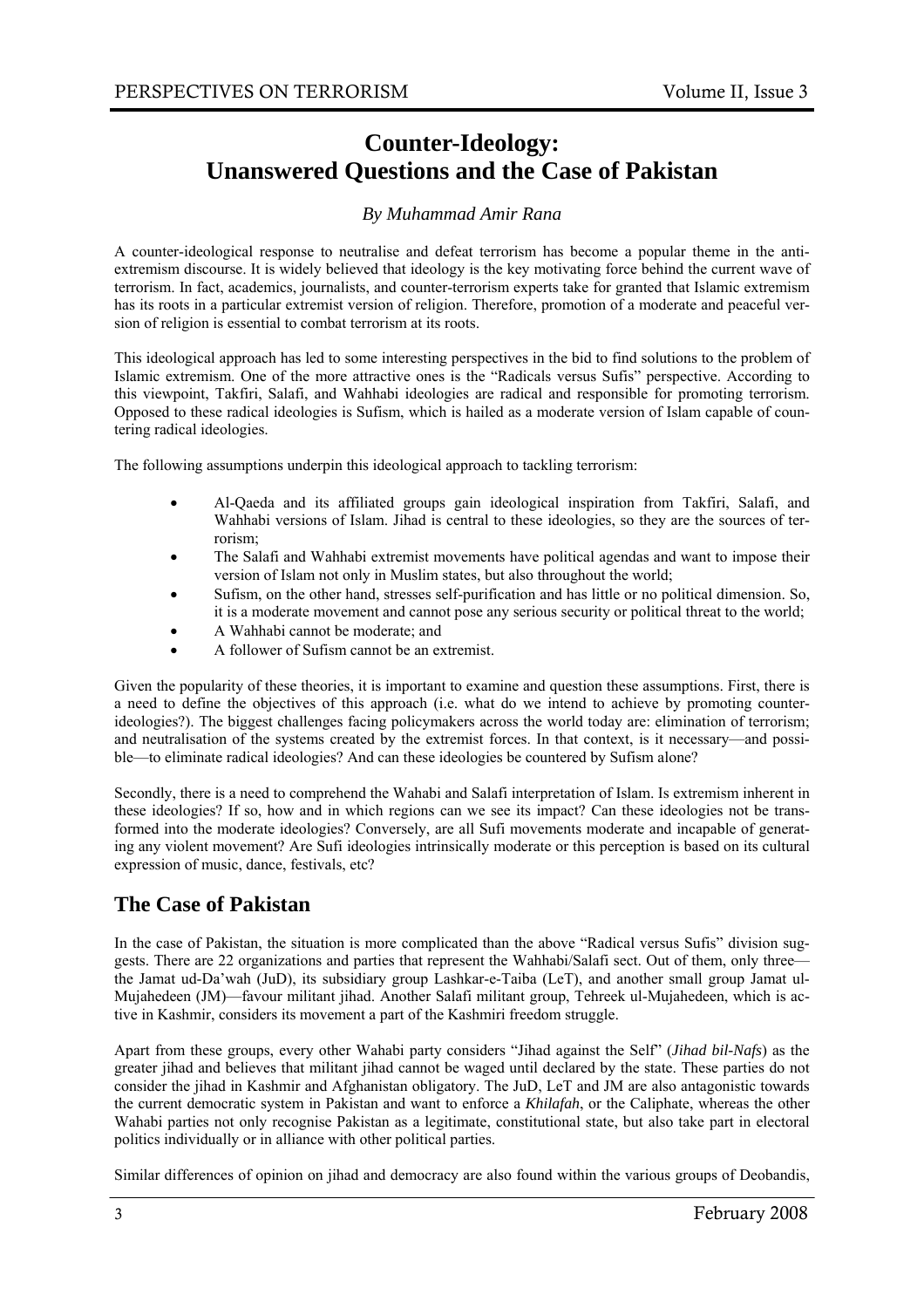which are usually put into the category of Wahhabis because of some common theological precepts. Out of 46 major Deobandi parties in Pakistan, 10 are militant in nature, with jihadist and sectarian agendas. Moreover, these militant parties do not enjoy popular support from the mainstream religious clergy. Even on the issue of support for the Taliban, there are diverse contradictory views within the major Deoband political party, Jamiat Ulema-e-Islam. A large faction of the party, led by Maulana Muhammad Khan Sherani and Khaleed Somroo, remained critical of the Taliban, even when they were in power in Afghanistan. Last year, concerning the Lal Mosque issue in Islamabad, most of the Deobandi clerics from religious-political parties and the Madressah Board had denounced the activities of the students. So, the ideological demarcation within the school(s) of thought tends to revolve around jihad.

Sufism is a complex and cross-cutting belief system in Pakistan. Even the Deobandis believe in Sufism. Naqshbandi, the major Sufi cult in Pakistan, is mainly comprised of the Deobandis. Furthermore, it is also interesting that Maulana Masood Azhar, head of the major terrorist group Jaish-e-Muhammad, is also believer of Sufism and has restricted his followers to the practices of the Naqshbandi cult.

To further complicate the intermingling of beliefs and practices, the Barelvis, who are considered to be representatives of Sufism in Pakistan, are not free from pro-militant jihadi tendencies. In the Kashmir insurgent movement during the 1990s the Barelvis were quite prominent. Some Barelvi militant groups, such al-Baraq and Tehreek-e-Jihad, are still active. Sunni Tehrik, a major Sunni sectarian group, was found to be involved in the violent activities in Karachi and Interior Sindh. The Safi'es, an important Sufi group in Afghanistan, was an ally of the Taliban in their struggle to take over the country. They even managed to obtain a few important government offices under the Taliban regime.

Pro-Sufism Barelvis dominate Pakistan's religious landscape. The reason why they did not play a major role in the Afghan jihad of the 1980s was not because of any religious or ideological bindings, but because of political factors. The Saudi influence in the Afghan jihad was another reason for their marginalization. The Saudis had supported only Wahhabi and Deobandi groups during the Afghan jihad against the Soviet Union. Moreover, the Arabs and Africans who took part of the Afghan jihad had similar sectarian orientations as the Wahhabis and felt more at ease working alongside the local Salafi and Deobandi commanders. The Afghan and Pakistani groups had also preferred to work with Arab and African mujahideen because they had the more substantial resources.

Had it not been for the Saudi and Arab factor, the Barelvis too would have been able to secure their share in the jihad effort. If that had happened, would the promotion of the Wahabi ideology be suggested as a counterstrategy today?

When one ideology is supported financially, morally and politically to counter the other, it can increase sectarian strife in a society. Pakistan faced the consequences during the Afghan jihad as sectarian strife dramatically increased in the country. Similarly, strengthening one group or sect can give rise to similar trends in other sects. So we see that many Sufi groups have also been radicalized and they are as anti-US and anti-Western as other violent groups, though they lack the training and resources received by the Deobandis and Wahabis.

Instead of targeting the entire Wahhabi/Salafi community, can terrorism and political extremism not be countered by encouraging the more moderate elements within the Salafi school of thought?

#### **Conclusion**

It cannot be denied that the Wahhabi movements have created challenges within Muslim societies. They have marginalised the elements of moderation by promoting a narrow vision of Islam. But how these movements are changing Muslim societies and what kind of political, economic, cultural and social challenges they pose is a separate issue. Their domestic and international implications demand different kinds of strategies to the one proposed by counter-ideology theorists.

It is not a surprise that campaigns to promote counter-Islamist ideologies like Sufism have had little success in Pakistan. The official moderate enlightenment and Sufism movements have failed to gain acceptance among the masses. Anti-US and anti-Western feelings are on the rise in Pakistani society and any campaign aimed to counter these sentiments is perceived as a part of the American agenda. It also remains a fact that a large majority of the educated class in Pakistan considers the spiritual rituals of the *Pirs* inappropriate and activities like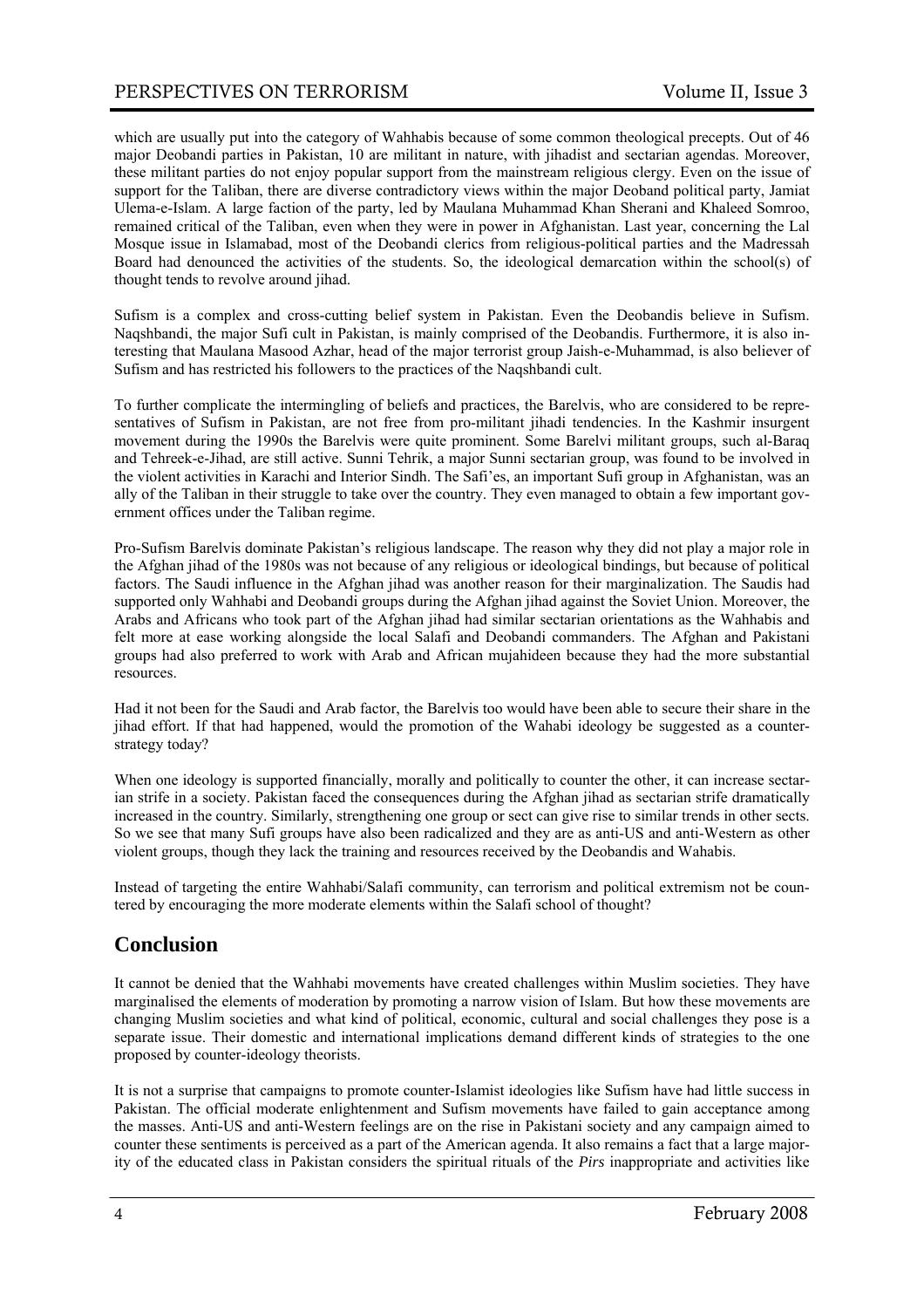use of drugs and prostitution on the shrines immoral. The Sufi culture in Pakistan itself needs reforms. That is why the government-sponsored enlightened moderation has failed to attract common people. Instead, such efforts are increasing support for radical movements.

To develop a comprehensive counter-extremism strategy, there is a need to examine all the aspects of this problem and assess the impact of promoting so-called moderate counter-ideologies in Muslim societies.

*Muhammad Amir Rana is the Director of the Pakistan Institute for Peace Studies (PIPS), Islamabad, Pakistan.*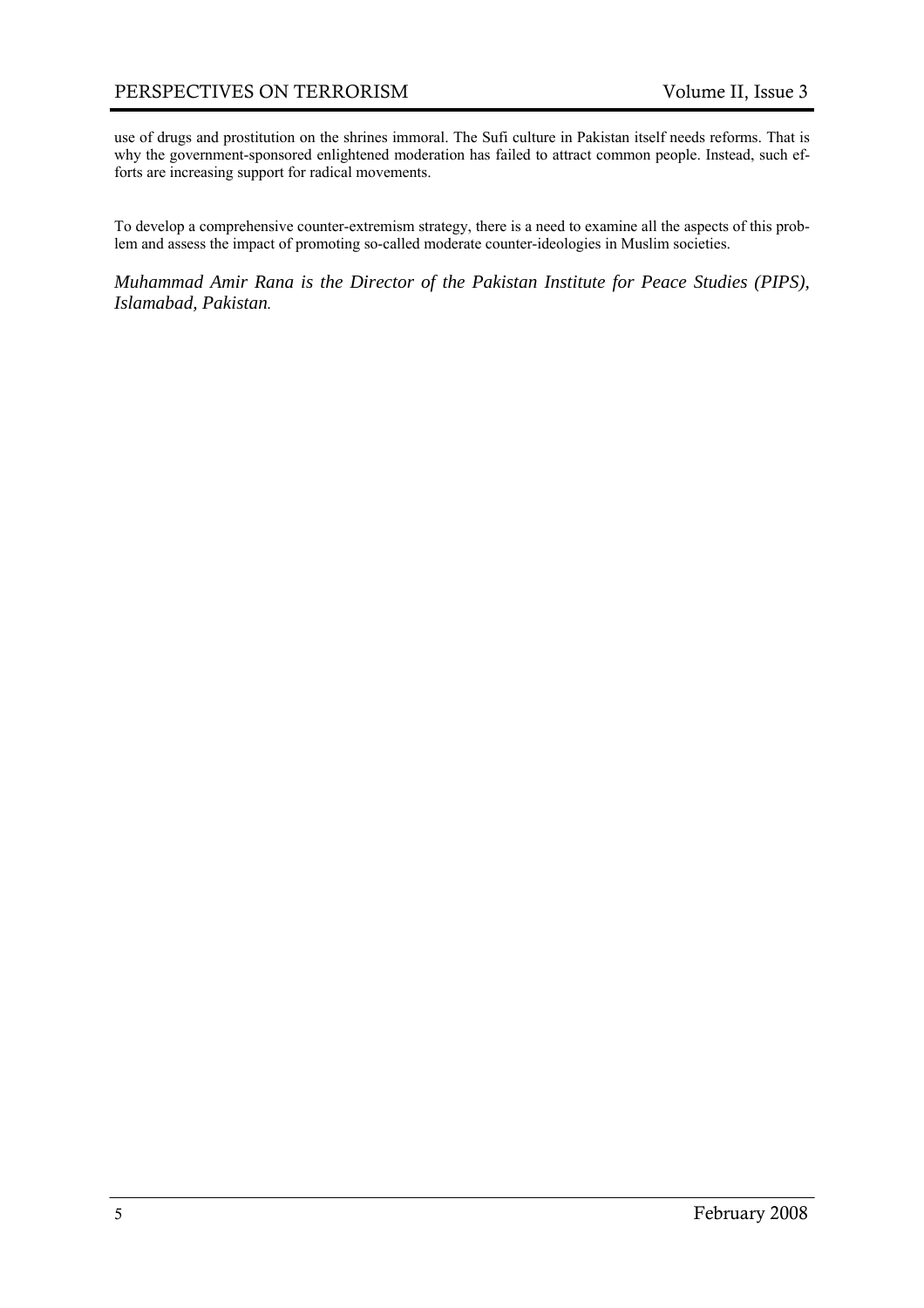#### **Complex Systems Problems in the War of Ideas**

*By Steven R. Corman* 

To say that terrorism is a complex problem is a truism. Usually, someone who says this normally means that the problem is hard to understand and address. But to a natural or social scientist, "complex" has a special meaning that comes from complex systems theory. There are many definitions of complex systems, but I prefer this simple one: "we have taken a 'complex system' to be one whose properties are not fully explained by an understanding of its component parts."[1] This means that we cannot understand terrorism through our usual method of breaking a problem into bits and studying them because the interaction between the bits has *emergent properties* that have important effects on the functioning of the system as a whole.

For a couple of years now, my colleagues and I have been applying complex systems ideas to problems of U.S. strategic communication in the so-called "war of ideas". This essay reviews two cuts on that issue involving assumptions about the communication process and principles for finding the right message(s). It concludes with two general recommendations for a more realistic and effective approach to strategic communication.

#### **View of Communication**

Complex systems ideas are relevant to the government's overall conception of the communication process. They currently employ a linear view dating back to the 1950s, which assumes that communication is set of transformations that move a message from sender to receiver. It draws heavily on a model of telephone systems developed by Bell Labs engineer Claude Shannon. [2] Shannon's model has the following components: a *source* inputs a *message* (e.g. talks) into a *transmitter* (the telephone), which encodes a *signal* that is transmitted over a *channel.* The signal, which may be affected along the way by *noise,* makes its way to the *receiver* (the other telephone) where it is decoded into a message (e.g. heard) by the receiver or *destination*.

A formal model of human-to-human communication based on Shannon's ideas was developed in the late 1950s [3]. We call this the *message influence model* [4]. It has since become a basis for the conventional wisdom of political campaigns, business domains of public relations and marketing, and government/military domains of public diplomacy, public affairs, information operations, and international broadcasting. It assumes that communication is a one-way process consisting of transmission of a message through a modular system directly analogous to the telephone system described above. As long as *fidelity* is maintained—i.e. noise does not degrade the message and the components don't distort it or fail—the message will reach the destination exactly as it was intended by the source. Accordingly, controlled repetition (for reliability) and optimization of the individual system components are viewed as the key to success.

It is easy to find evidence of this model in operation in the statements and language of government agencies and officials. It is common to hear high raking officials speak or sending "signals" or "messages" to foreign governments. In 2003, the Bush Administration created the White House Office of Global Communications with a mission to "ensure consistency in messages" by "disseminat[ing] accurate and timely information". [5] The 9/11 Commission said the government "must do more to communicate its message". [6] Former Under Secretary of State for Public Diplomacy, Karen Hughes, was well known for her insistence on "message discipline" and instituted a regular dispatch to U.S. embassies called *The Echo Chamber* that contained talking points for use in contacts with foreign publics and media. [7]

The problem with the message influence model of communication is that it's wrong. When we're taking about human systems, rather than telephone systems, the transmitter and receiver are people, and the source and destination are their minds. Communication is not as simple as transferring my thoughts to your mind through my mouth and your ears. Complex processes of expression and interpretation mediate our interaction. They are affected not just by the traits and experiences of the people involved, but also by the contexts they find themselves in at the time of communication. For example, "freedom" might mean one thing to an American (freedom *to* do things), but another to a Middle Easterner (freedom *from* corrupting influences).

Much more to the point of complex systems, a critical flaw of the old message influence model is that it treats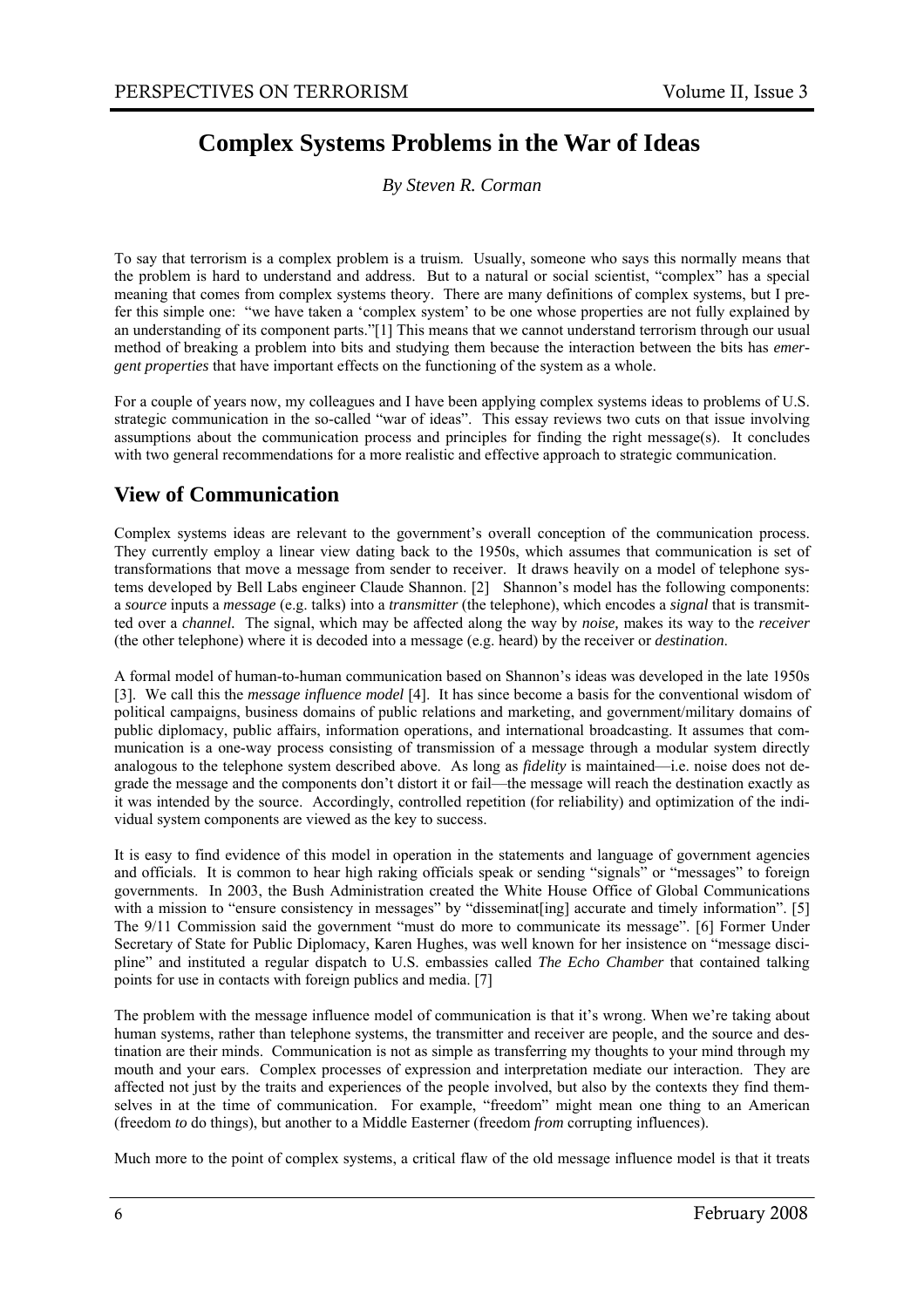the elements as independent bits that we can break down and optimize. Theorist Niklas Luhmann [8] rejected this idea, believing instead that communication is a property of a complex system in which participants interpret one-another's actions and make attributions about the thoughts, motivations, and intentions behind them. The complexity arises because of a *double contingency*. Given two communicators, A and B,

- The success of A's behavior depends not only on external conditions, but on what B does and thinks.
- But what B does and thinks is influenced by A's behavior as well as B's expectations, interpretations, and attributions with respect to A.

This means there are no independent transmitters and receivers transferring independent meanings back and forth, as the old model would have it. Instead communication is an emergent property of the interaction of A and B.

This thinking leads to a new perspective that we call the *pragmatic complexity model* [4] It views communication as a process of dialog rather than message transmission, and it carries a very different set of assumptions. For instance, it assumes that success—in the sense of causing some predictable result—is not the default outcome of communication. On the contrary, it's likely that messages will be interpreted in ways that one doesn't expect and doesn't want. Communication systems also have inertia (another emergent property) that causes them to interpret messages to fit pre-existing expectations. In that case, the repetition-for-reliability principle of the old message influence model is *exactly* the wrong way to bring about change.

#### **Finding the Right Message(s)**

The second way complex systems thinking is important in strategic communication has to do with the search for the right message(s). The old model of communication carries over to a belief in a straightforward search process. We addressed this issue in another recent paper [9] that applies Stuart Kauffman's rugged landscape model. [10] Think of a landscape as an array of possible communication solutions. A solution is a combination of features like message, communicator, medium, audience, timing, etc. Each solution has a particular quality

or *fitness level*, represented by the height of its point on the landscape (see Figure 1) [11]. On a simple landscape there is  $A$ . Simple Landscape,  $K \le 1$ one peak, with a best solution at the top surrounded by solutions with diminishing levels of fitness. But on a rugged landscape there are multiple peaks of varying fitness.

The two landscapes have radically different requirements for finding the right message. Simple landscapes are *modular* in the sense that there is limited interaction between their parts. To find the optimal solution you can optimize the parts, one at a time, making adjustments that move you in an uphill direction (i.e. improve fitness), because uphill *always* leads to the optimal solution.

Rugged landscapes, in contrast, are *integral*. Their parts are tightly coupled, meaning that you can't change one thing without affecting everything else. Here incremental improvement in performance is not enough because it might lead you to the top of a suboptimal peak. Depending on where you start, you might actually have to move downhill for a time in order to reach the optimal peak. Rather than systematic search, on a rugged landscape you need experimentation based on random variation, a more evolutionary approach.



Just as the U.S. government believes in the simple message influence model of communication, it also believes the search for the right message takes place on a simple landscape. The U.S. National Strategy for Public Diplomacy and Strategic Communication (NSPDSC) [12] released last year provides a good example. It assumes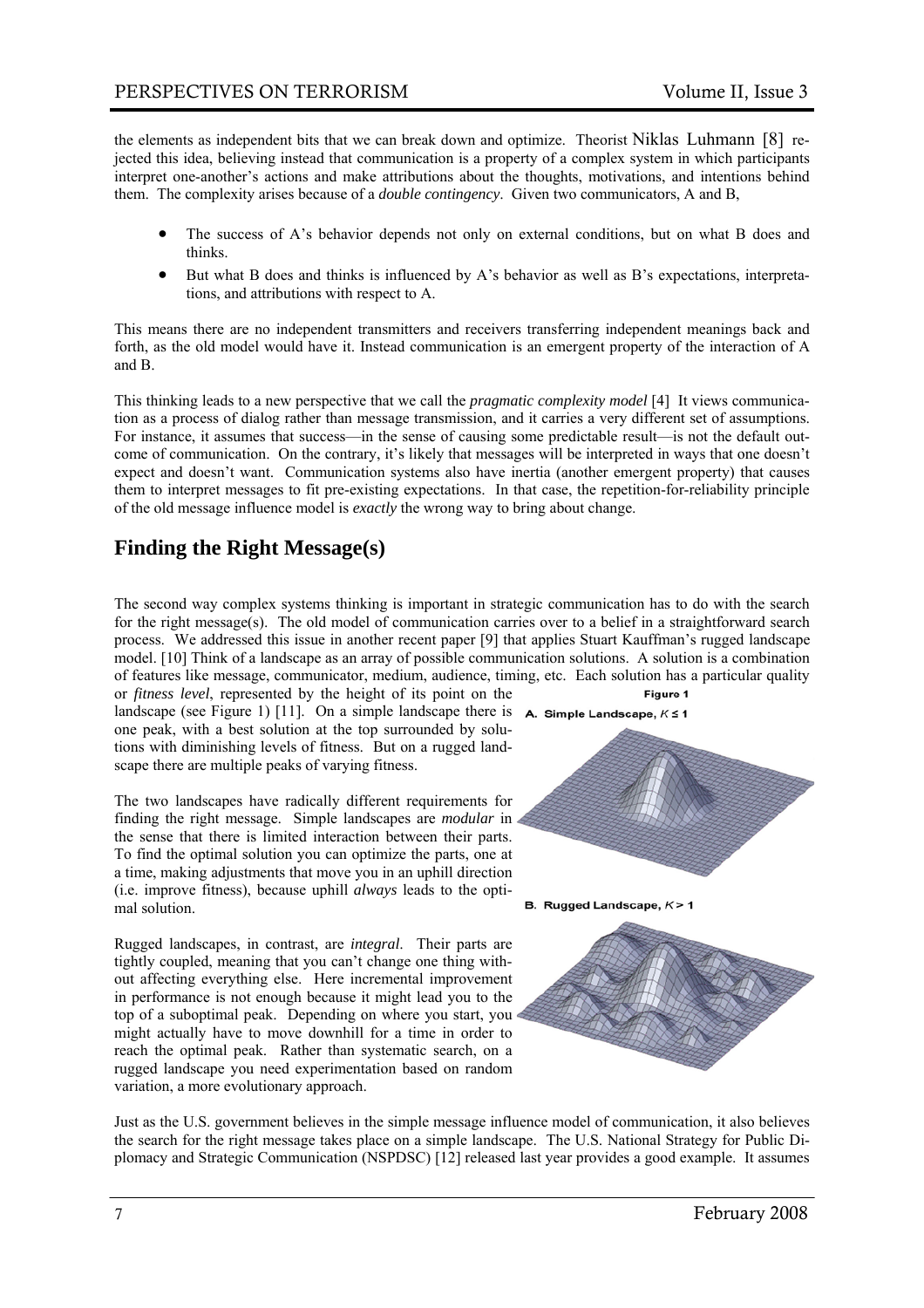the best message has already been found and sets it out in a set of broad talking points that promote American values and strategic objectives. Most of the document talks about how to optimize various aspects of delivering the message, such as coordination between agencies involved, making use of better spokespeople, and so on.

But in fact, the landscape of U.S. Strategic Communication is a rugged one because of the tight coupling of elements of the system. Multiple agencies have responsibility for strategic communication and sometimes work at cross purposes. Some spokespeople are better suited for some audiences than others. Messages intended for one audience "leak" to other audiences creating mixed messages. Audiences, even as conceived in the NSPDSC, are not independent: "Girls," one of its target audiences, are also "youth," another of its target audiences. These are but a few examples of interdependencies in the system that make the search landscape rugged.

#### **What to Do**

Specific recommendations associated with the pragmatic complexity model and the rugged landscape approach are outlined in our full white papers.[4], [9] But there are two underlying themes in these recommendations that I discuss here. First, both of the outdated approaches described above carry assumptions that strategic communication can best be optimized through control. In the message influence model, this is achieved by having a restricted message and hammering on it using repetition. In the simple landscape approach, control is achieved by using methodical trial and error search, making incremental improvements in the message by optimizing one variable at a time.

For the reasons discussed above, these approaches are unrealistic and actually lead to sub-optimal outcomes on our "war of ideas". So the first order of business is for the U.S. to let go of the idea that it can control the strategic communication system. Accepting the complexity in the system, rather than fighting it, opens up new possibilities for action. For example, if they abandon the idea that they can tightly control which audiences receive which messages, they can start thinking about how they might exploit interaction between the different audiences. Just as Wall Street traders accept the complexity of the markets and profit by effectively "going with the flow", strategic communicators can accept the complexity of the system and use it to their advantage.

Second, whereas both of the outdated approaches described above emphasize small incremental changes and assessment, the complex system view requires an approach more like evolutionary experimentation. For instance, an important implication of the pragmatic complexity view of communication is that communication systems often become "stuck" in a pattern where all messages are assimilated to a standard interpretation much like the current situation where U.S. messages damage its credibility, if they have any effect at all. This situation requires a disruption that will kick the system out of its inertia and cause it to reorganize in a new configuration that might be more favorable to the U.S.

On a rugged landscape, controlled searches never take you far from where you start, which is most likely a spot on the floor or a minor peak. To find the optimal message(s) you need to search many different spots on the landscape by changing multiple variables at once in a random variation pattern. Such a strategy makes it much more likely that you will find the optimal peak, or at least get close to it.

To change the strategic communication game the United States should abandon control-oriented methods that were cutting-edge in the Eisenhower Administration. It should let go of the idea that it can break down communication system into bits and optimize them, embracing more modern approaches that view communication as an emergent feature of a complex system. In doing so, it can exploit the opportunities presented by complexity and use more realistic methods for changing the game and finding the best plays.

*Steven R. Corman is a Professor in the Hugh Downs School of Human Communication and Director of its Consortium for Strategic Communication.*

#### NOTES**:**

[1] R. Gallagher and T. Appenzeller, 'Introduction', *Science*, Vol. 284 No. 5711, 1999, p. 79.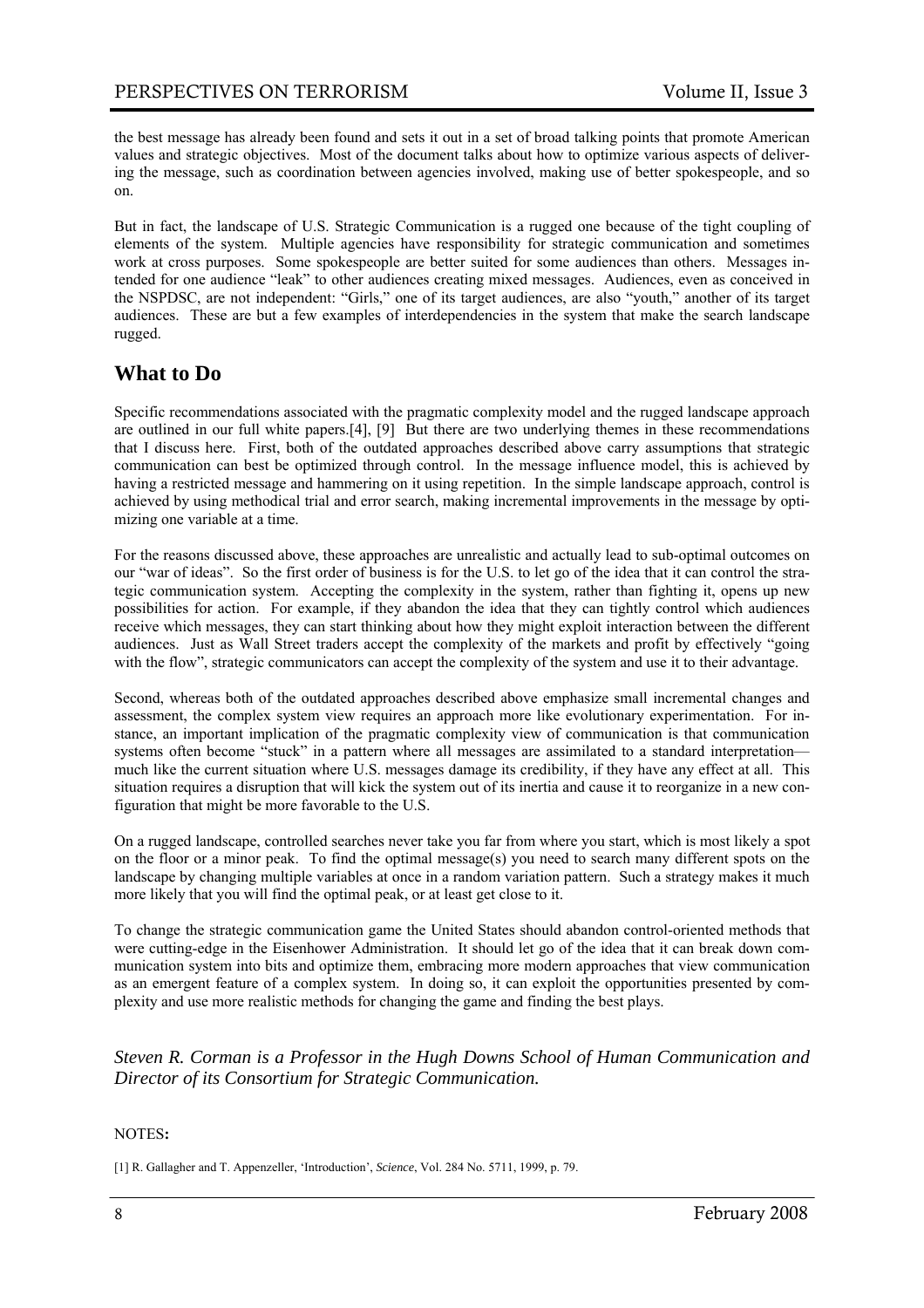[2] Shannon, C. and Weaver, W. (1949). *The Mathematical Theory of Communication*. Urbana, IL: University of Illinois Press.

[3] Berlo, D.K. (1960). *The Process of Communication: An Introduction to Theory and Practice*. New York: Holt, Rinehart and Winston. [4] Corman, S. R., Trethewey, A., & Goodall, B. (2007, April). *A 21st Century Model for Communication in the Global War of Ideas: From Simplistic Influence to Pragmatic Complexity*. Report No. 0701. Consortium for Strategic Communication, Arizona State University. Available online: http://comops.org/publications/CSC\_report\_0701-pragmatic\_complexity.pdf.

[5] The White House (2003, January 24). Establishing the Office of Global Communications. Executive order 13282, Office of Policy Coordination and International Relations.

[6] Kean, T.H., et al. (2004). *The 9/11 Commission Report*, pp. 376-377.

[7] Phil Taylor, Institute of Communication Studies, University of Leeds, UK. http://ics.leeds.ac.uk/papers/vp01.cfm?

outfit=pmt&folder=2053&paper=2438

[8] For the English translations see Luhmann, N. (1995). *Social Systems*. Stanford University Press, Stanford, CA. (Originally published 1984). For an easier to read introduction, see Chapter 16 of Münch, R. (1994). *Sociological theory: From the 1850s to present*. London: Burnham, Inc.

[9] Corman, S. R. & Dooley, K.J. (2008, January). Strategic Communication on a Rugged Landscape: Principles for Finding the Right Message. Report No. 0801, Consortium for Strategic Communication, Arizona State University. Available online: http://comops.org/ article/121.pdf

[10] Kauffman, S. A., 1993. *Origins of Order: Self-Organization and Selection in Evolution*. Oxford: Oxford University Press.

[11] Adapted from http://cairnarvon.rotahall.org/2007/01/02/on-fitness-landscapes by Koen Crolla. Used by permission.

[12] http://www.state.gov/documents/organization/87427.pdf

[2] Shannon, C. and Weaver, W. (1949). *The Mathematical Theory of Communication*. Urbana, IL: University of Illinois Press.

[3] Berlo, D.K. (1960). *The Process of Communication: An Introduction to Theory and Practice*. New York: Holt, Rinehart and Winston.

[4] Corman, S. R., Trethewey, A., & Goodall, B. (2007, April). *A 21st Century Model for Communication in the Global War of Ideas: From Simplistic Influence to Pragmatic Complexity*. Report No. 0701. Consortium for Strategic Communication, Arizona State University. Available online: http://comops.org/publications/CSC\_report\_0701-pragmatic\_complexity.pdf.

[5] The White House (2003, January 24). Establishing the Office of Global Communications. Executive order 13282, Office of Policy Coordination and International Relations.

[6] Kean, T.H., et al. (2004). *The 9/11 Commission Report*, pp. 376-377.

[7] Phil Taylor, Institute of Communication Studies, University of Leeds, UK. http://ics.leeds.ac.uk/papers/vp01.cfm?

outfit=pmt&folder=2053&paper=2438

[8] For the English translations see Luhmann, N. (1995). *Social Systems*. Stanford University Press, Stanford, CA. (Originally published 1984). For an easier to read introduction, see Chapter 16 of Münch, R. (1994). *Sociological theory: From the 1850s to present*. London: Burnham, Inc.

[9] Corman, S. R. & Dooley, K.J. (2008, January). Strategic Communication on a Rugged Landscape: Principles for Finding the Right Message. Report No. 0801, Consortium for Strategic Communication, Arizona State University. Available online: http://c article/121.pdf

[10] Kauffman, S. A., 1993. *Origins of Order: Self-Organization and Selection in Evolution*. Oxford: Oxford University Press.

[11] Adapted from http://cairnarvon.rotahall.org/2007/01/02/on-fitness-landscapes by Koen Crolla. Used by permission.

[12] http://www.state.gov/documents/organization/87427.pdf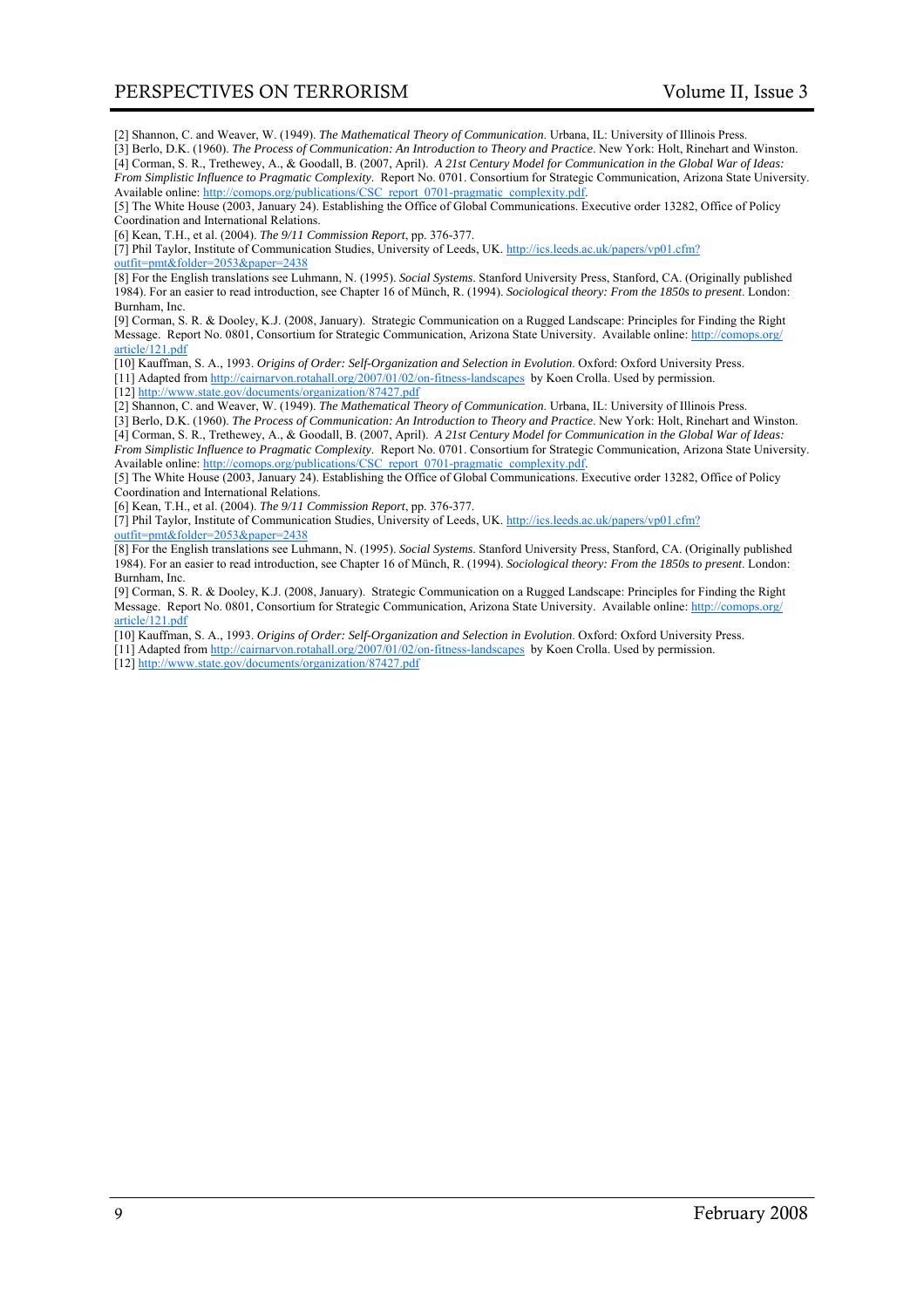#### **Business as Usual? Leveraging the Private Sector to Combat Terrorism**

#### *By Stacy Reiter Neal*

"Big business" and today's transnational terrorist movements such as al-Qaeda are, at first glance, drastically different entities with radically different aims. While one embodies Western capitalism and secular values, the other rails against the established world order, envisioning a society in which religious values are paramount. Despite their near-diametric opposition in principle, however, the trajectories of multinational corporations and transnational terrorist organizations have become increasingly similar since the terrorist attacks of September 11, 2001.

Groups employing terrorist tactics—once largely secular and with local or regional aims—have transformed from entities seeking to affect change within a single government or society to movements that retired Brigadier General Russell D. Howard calls "the new terrorism."[1] This "new terrorism" is global in nature; its goals transcend the secular realm and, in the case of al-Qaeda, take on a "transcendental" quality. [2] Rather than operating at the national level (either through state sponsorship or as an insurgent force against the state), today's al-Qaeda and its affiliates constitute truly a transnational movement. Al-Qaeda functions through its worldwide cells, relying on a supranational ideology for the movement's cohesion; small groups adopt the al-Qaeda "brand" as an identifier for their independent operations.[3] And, these new-generation terrorist movements are also well-financed and organized—often relying on legitimate businesses as fronts for financial and material support.

At the same time, while Western companies that operate branches, administrative offices, or factories in conflict-prone regions have long been aware of the risks of terrorism, their concerns have been historically oriented toward executive kidnappings and anti-capitalist demonstrations—incidents within the means of groups with limited aims and goals connected to the regions in which the multinational company operated. Now, in a globalized world, corporate satellites in foreign countries often house crucial operations rather than support or production functions that rely on direct orders from and feedback to headquarters in Western nations. As multinational corporations grow, they often become more decentralized, with separate, sometimes autonomous divisions operating globally, unified by a common brand identity. In addition to growth and international expansion, multinational corporations also operate in a world where terrorist threats have impact on a global scale rather than at just a regional level. Due to their increased international presence and wealth, these corporations have become high-value terrorist targets.

In today's environment, the strong international presence and impact of both business and terrorism leads to a reciprocal relationship. Terrorist groups learn best practices from business, and gain legitimate cash flows as well as big payoffs through publicized attacks. Meanwhile, corporations have felt the impact of terrorism both negatively (as targets) and positively (as terrorism creates new business opportunities for some companies and therefore new revenue streams). In 2001, businesses were the targets in an overwhelming 90 percent of terrorist attacks against U.S. interests [4]; at the same time, security goods and services produced by the private sector (and which were often formerly provided by the public sector) account for hundreds of billions of dollars in private sector revenue each year.

The intertwined fates of business and terrorism prompt the question: given their similar transnational interests, similarly evolving structures, and interest in similar economic factors, how can business be best leveraged to fight terrorism? Writ large, the private sector's engagement in counter-terrorism can be classified in two ways:

- As a resource for public-sector counter-terrorism initiatives, including information-sharing and critical infrastructure protection; and
- As a catalyst for innovation in research and counter-terrorism tactics.

These two main roles will be explored broadly in this paper. While many private sector firms already act as security resources and innovators, some aspects of these roles—information-sharing in particular—are challenges that must be addressed if future public-private counter-terrorism partnerships are to succeed.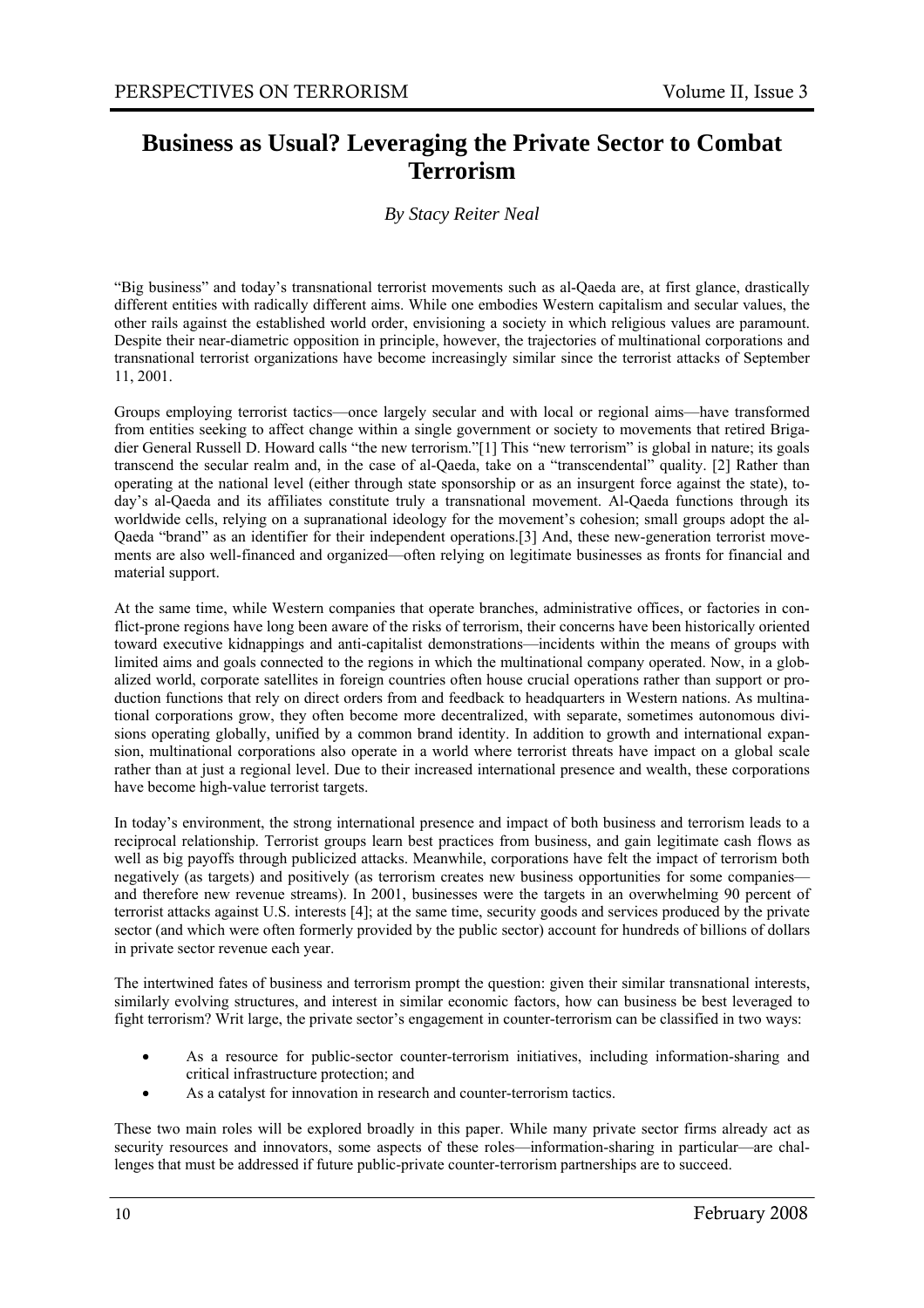#### **Private Sector as a Resource**

The first, and perhaps most obvious, role for the private sector to play in counter-terrorism is as a resource for—and a partner to—government efforts. Given that the "private sector owns and operates an estimated 85 percent of the country's critical infrastructure,"[5] critical infrastructure protection is a logical first step in public-private counter-terrorism efforts. Indeed, programs initiated by the Clinton administration in 1996 and updated by the Bush administration in 2001 and 2003 appointed led federal agencies to consult with private sector entities in developing preparedness plans. [6] Critical infrastructure protection initiatives have been established within financial, telecommunications, energy, transportation, and other sectors; the information and cooperation from the private sector have been absolutely essential to the U.S. Federal Government's ability to secure these crucial facilities.

However, only one percent of the U.S. private sector owns the entire 85 percent of privately held critical infrastructure. While corporations within this one percent are no doubt highly engaged in partnership efforts on state and federal levels, the question is, how can government better engage the remaining 99 percent of companies many of which, through their usual course of business, have the opportunity; the public interaction; and the means to provide potentially valuable street-level information to government, particularly intelligence agencies? [7]

Two cases clearly illustrate how successful engagement of non-critical infrastructure private sector firms can provide valuable intelligence resources to government. In 2001, a Minnesota-based flight school independently reported a suspicious student—a man who turned out to be Zacarias Moussaoui, a convicted 9/11 coconspirator who was absent in the attacks because he was already in custody, thanks in part to the flight school information. [8] Similarly, an employee in a New Jersey Circuit City store was instrumental in thwarting a plot to attack Fort Dix in January 2006 when he notified authorities that a customer requested suspicious terrorist training footage to be transferred from VHS to DVD. [9] In each of these situations, private sector employees realized they had come across potentially valuable intelligence and took the initiative to locate the appropriate channels to report behavior observed in the course of their job-related duties. While it is not viable or desirable to implement an enforced reporting system within the private sector, a more streamlined public-private information sharing process could yield similar information that can be used to intercept would-be terrorists at the planning stage.

However, many challenges remain to building effective public-private information-sharing systems. The main obstacles to effective intelligence partnership programs include: information security and privacy concerns; the lack of an effective organizational structure to facilitate knowledge exchange; difficulty in measuring the success of intelligence-sharing in preventing terrorist attacks—and therefore of providing "proof" that investment in sharing efforts is worthwhile; and fears about the implications of increased government regulation over the private sector. Regardless of the potential benefits of cross-sector intelligence cooperation, these challenges are fundamental issues that will not—and should not—be overlooked. [10]

#### **Private Sector as a Catalyst**

In addition to partnering and cooperating with government efforts, the private sector can and is taking a lead role—both inadvertently and intentionally—in counter-terrorism. The private sector has long been home to innovation that is later adopted by the public sector. The same pattern of innovation is holding true for terrorist organizations, which adopt private sector best practices and fulfill business-school organizational behavior theories through their actions.

By leveraging business knowledge and best practices, terrorist organizations have successfully evolved into functional, nodal networks with strong messaging and mobilization capabilities. Taking a page from the multinational corporation's playbook, al-Qaeda has poured energy and resources into establishing a strong public relations committee as well as a dedicated media arm, al-Sahab, which has produced well-made propaganda videos and online content—even going as far as to hold online "press conferences" with senior al-Qaeda strategist Ayman al Zawahiri. [11]

Beyond effective media outreach techniques pioneered by private-sector businesses, terrorist organizations like al-Qaeda have also taken cues from "headless," decentralized, networked business models such as Craigslist,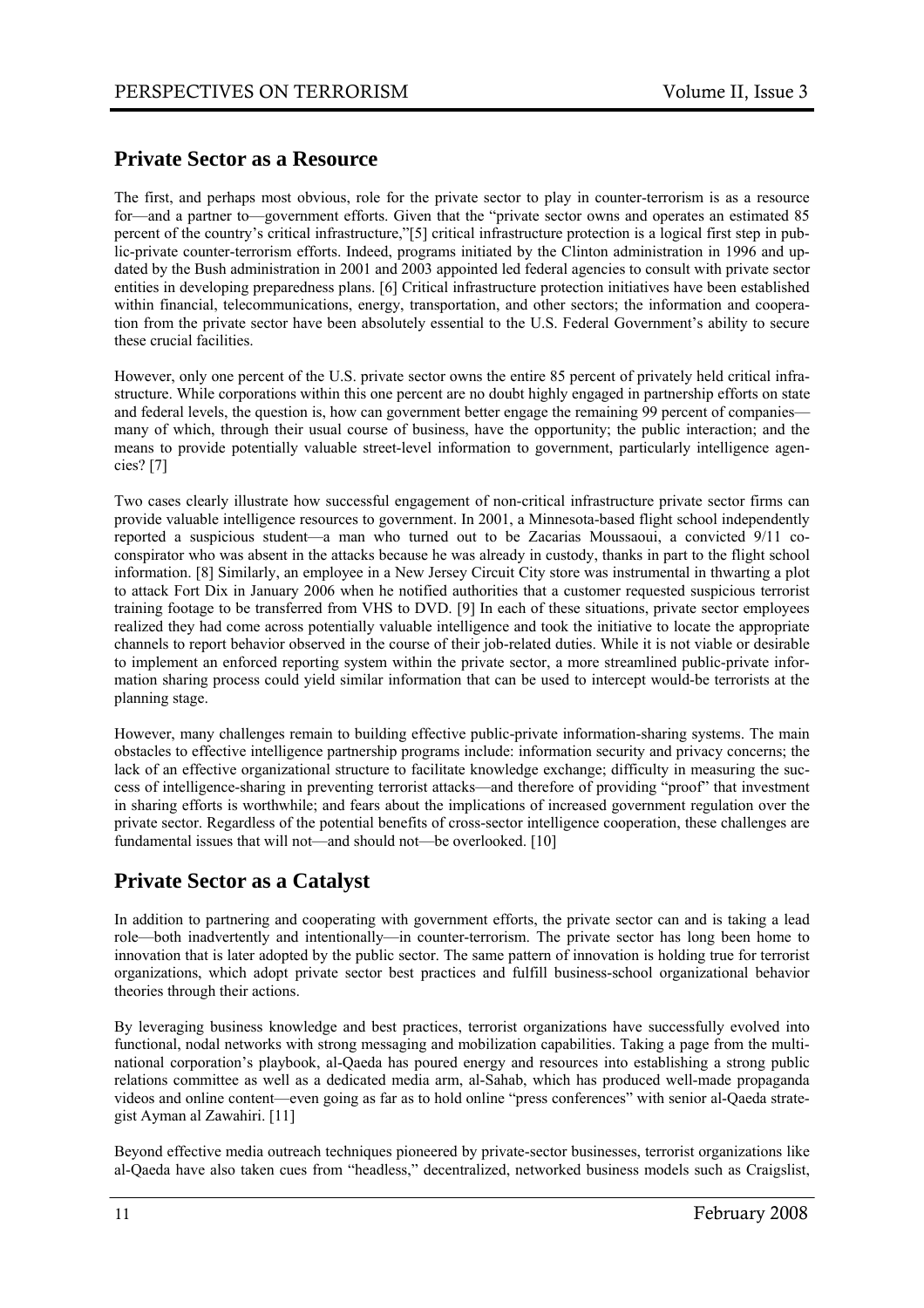maximizing the power of the Internet to communicate with broad constituencies and to create an organization that draws its strength from its cellular structure. [12] Furthermore, terrorist organizations adopt and disseminate best practices and technologies—such as improvised explosive devices (IEDs), suicide attacks, and other weapons and tactics—among their cells in much the same way that high-technology firms roll out new technologies for their consumers. [13] Organizational theory insights and knowledge transfer from the business world are therefore key resources in understanding and combating the new networked terrorist structures. In fact, by leveraging this business knowledge, counter-terrorists would be better prepared to face the modern terrorist organization than ever before.

However, beyond providing best practices and theoretical insights, the private sector has been innovative in pursuing research, development, and profit-making activities that can actively feed counter-terrorism efforts. One private-sector innovation that may be best suited for counter-terrorism campaigns is the well-established field of risk management. Due to their global presence, multinational corporations have long managed "a variety of risk factors," perfecting risk management techniques and strategies for profit that could also be "beneficial and effective for states around the world" in the campaign against terrorism. [14]

Post-9/11, the specter of international terrorism has opened new business opportunities to many firms. Terrorism insurance, security consulting, safety products, and other markets have been opened to private sector firms that have adapted to the modern security environment. These business opportunities have prompted many firms to lead cutting-edge research and development efforts that, in turn, drive the current field of terrorism knowledge. By pursuing their own goals, corporations can actually generate vital information, introducing new insights and information to the public sector.

The private sector's need for targeted research on terrorism-related issues is indeed an incentive for original and valuable research. Private sector firms have initiated projects exploring unknown factors that have ultimately yielded information beneficial both to the business and to the field of terrorism research. One company, a producer of safety products for consumer fuel tanks, approached the Tufts University-based Jebsen Center for Counter-Terrorism Studies to find out how terrorists instruct followers to manipulate fuel tanks as explosive devices. Through this directed research project, the Jebsen Center uncovered valuable video footage and chatroom transcripts that provide insight into evolving terrorist tactics. This information can be used both by the company—to improve its products and understand the threats its clients may face—as well as by the intelligence and counter-terrorism community in assessing the evolution of terrorist tactics—a dual function that academic research institutes like the Jebsen Center are well equipped to perform.

Additionally, the increased responsibility of the private sector in helping to combat terrorism will undoubtedly produce new risk assessment methods, policy models, and other technologies that can be applied by public sector decision makers in the future. Establishing formal cross-sector communication channels that facilitate exchange and partnership will be a key step in any successful public-private intelligence or counter-terrorism relationship.

The private sector's value as both a resource partner to and an innovator in the public sector in the fight against terrorism has yet to be fully realized. The theories and methods used by and originating within the private sector are practical tools that can and should be utilized by counter-terrorism professionals. By working together with private sector leaders, the U.S. government can maximize the potential of the private sector to provide alternate forms of information and spur creative thinking and research in counter-terrorism. Bridge-building organizations in academia or the non-profit world can further facilitate this cooperation by acting as a synthesis point for both private-sector needs and ideas and public-sector policy development.

#### *Stacy Reiter Neal is Associate Director of External Affairs at the Jebsen Center for Counter-Terrorism Studies, The Fletcher School of Law and Diplomacy, Tufts University.*

#### NOTES:

[1] Russell D. Howard, "Understanding Al Qaeda's Application of the New Terrorism—The Key to Victory in the Current Campaign," in Russell D. Howard and Reid L. Sawyer, eds., *Terrorism and Counterterrorism: Understanding the New Security Environment*, Second Edition (Dubuque, IA: McGraw-Hill, 2006), 91.

[2] Ibid. Howard here credits Ralph Peters, a military strategist and author, with the term.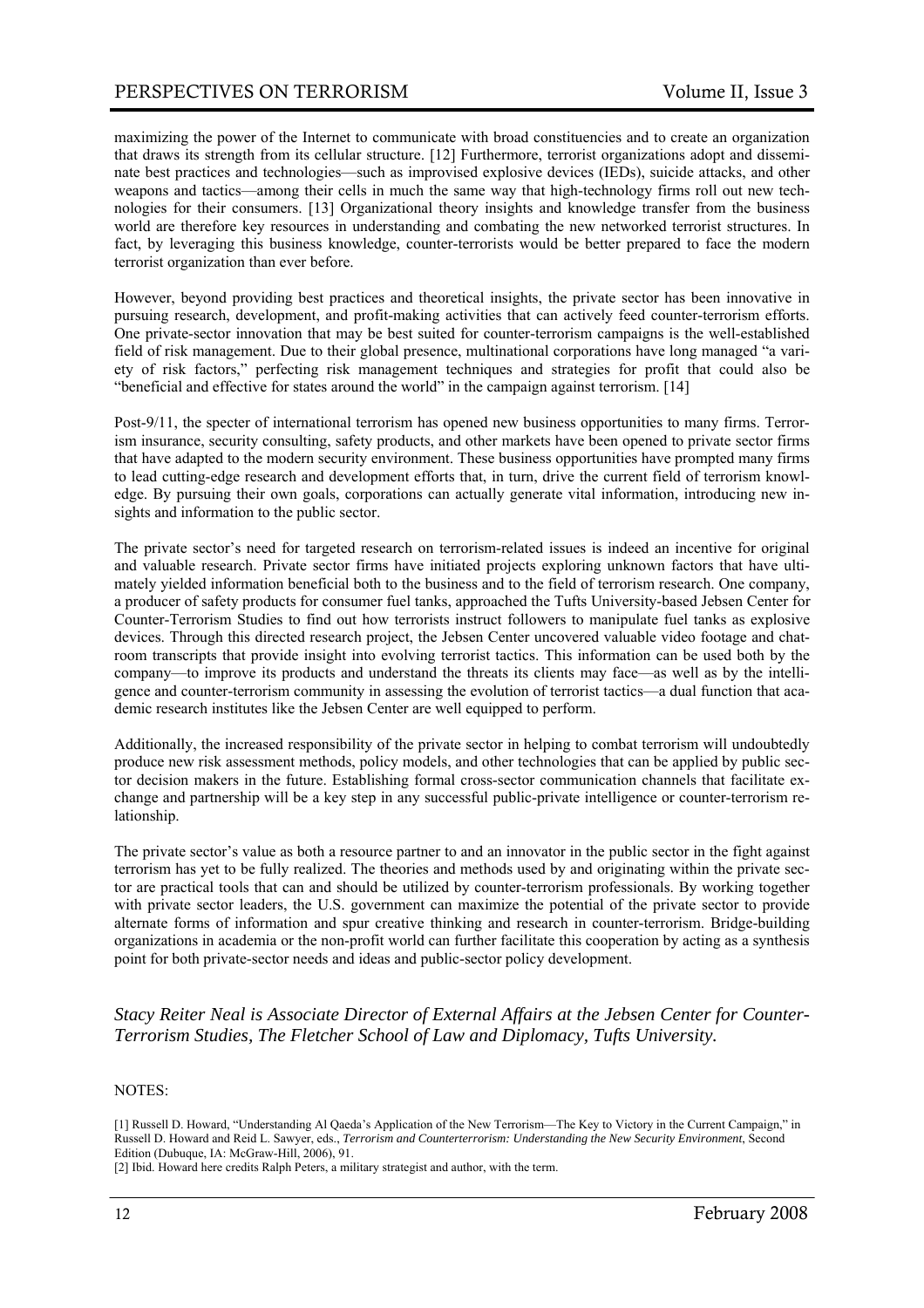[3] Ori Brafman and Rod A. Beckstrom, *The Starfish and the Spider: The Unstoppable Power of Leaderless Organizations* (New York: Portfolio/The Penguin Group, 2006), 140.

[4] Philip E. Auerswald, et. al., "Where Private Efficiency Meets Public Vulnerability: The Critical Infrastructure Challenge," from Auerswald et. al., eds., *Seeds of Disaster, Roots of Response: How Private Action Can Reduce Public Vulnerability* (Cambridge, UK: Cambridge University Press, 2006), 7.

[5] Under Secretary for Democracy and Global Affairs, U.S. Department of State, "Chapter 6: Critical Infrastructure Protection," from *North American Plan for Avian and Pandemic Influenza*. Available at <http://www.state.gov/documents/organization/91311.pdf>. [6] See Daniel B. Prieto, III, "Information Sharing with the Private Sector: History, Challenges, Innovation, and Prospects," in Auerswald et. al., eds., *Seeds of Disaster, Roots of Response*.

[7] Telephone conversation with Robert Riegle, Director, Office of Intelligence & Analysis, U.S. Department of Homeland Security, October 23, 2007.

[8] Dean C. Alexander, *Business Confronts Terrorism: Risks and Responses* (Madison: University of Wisconsin Press, 2004), 13. [9] Matt Katz, "Store Clerk's Tip was Key to Foiling Fort Dix Terror Plot," *USA Today*, May 9, 2007.

[10] For further discussion of public-private intelligence partnerships, see Stacy Reiter Neal, "Cross-Sector Intelligence Partnerships: Is Public-Private Information Sharing a Neglected Counterterrorism Tool?" in Russell D. Howard, Reid L. Sawyer, and Natasha E. Bajema, eds., *Terrorism and Counterterrorism: Understanding the New Security Environment*, Third Edition (Dubuque, IA: McGraw-Hill, 2008). [11] Associated Press, "Al-Qaida invites journalists questions for al-Zawahri," December 20, 2007. Also see Rohan Gunaratna, "Strategic Counter-Terrorism: Part III, Mass Media Response to Terrorism," *Jebsen Center Research Briefing Series* Vol. 3, No. 1 (January 2008), available at <http://fletcher.tufts.edu/jebsencenter/publications.shtml>.

[12] See Brafman and Beckstrom, *The Starfish and the Spider: The Unstoppable Power of Leaderless Organizations*.

[13] For more detail, see Rockford Weitz and Stacy Reiter Neal, "Preventing Terrorist Best Practices from Going Mass Market A Case Study of Suicide Attacks 'Crossing the Chasm'," in Sean S. Costigan and David Gold, eds., *Terrornomics* (Hampshire, England: Ashgate Press, 2007).

[14] Jocelyne Kokaz-Muslu, "Preventing International Terrorism: Can Multinational Corporations Offer a Fresh New Perspective?" *Berkeley Electronic Press Legal Series*, Paper 1016 (2006), 5-6.